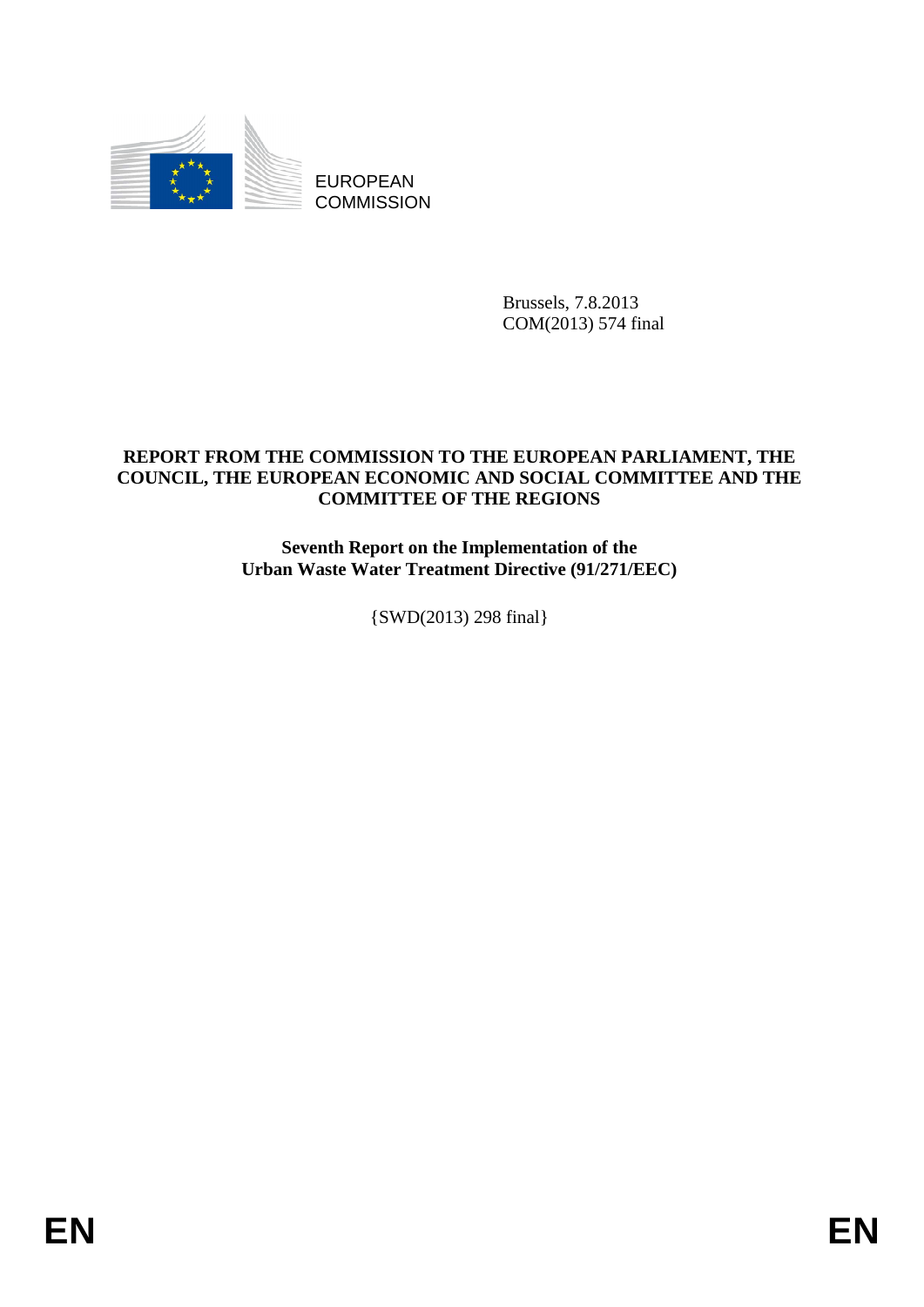# **TABLE OF CONTENTS**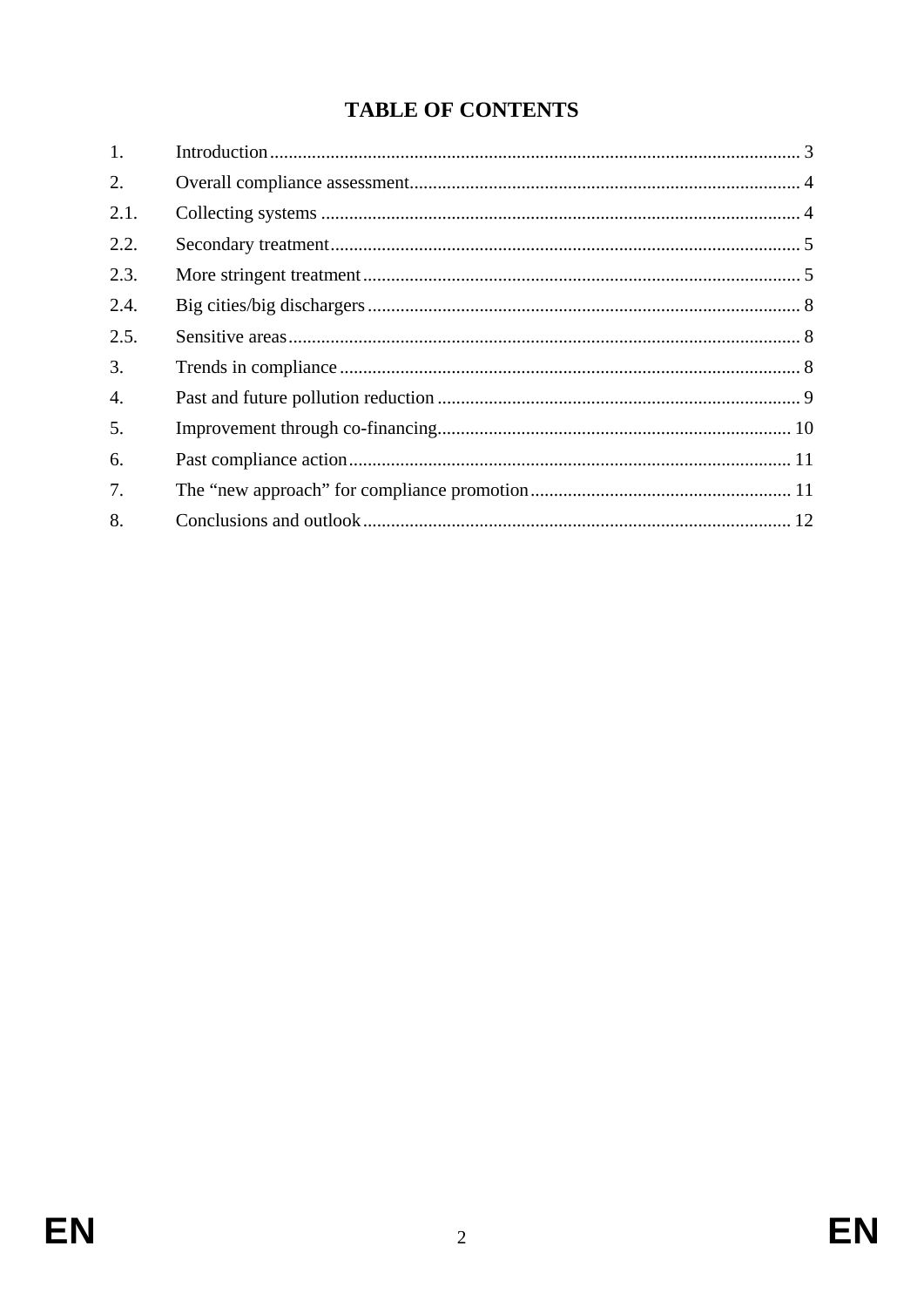#### <span id="page-2-0"></span>**1. INTRODUCTION**

The Urban Waste Water Treatment Directive<sup>1</sup> (hereinafter referred to as "the Directive") is one of the major water policy tools in Europe. Its objective is to protect the environment from the adverse effects of discharges of urban waste water from settlement areas (cities/towns) and of biodegradable industrial waste water from the agro-food sector (e.g. milk processing industry, meat industry, breweries etc.). The Directive requires the appropriate collection of sewage and regulates discharges of waste water by specifying the minimum type of treatment to be provided and setting maximum emission limit values or the major pollutants (organic load and nutrients)<sup>2</sup>. Full implementation of the Directive is a pre-requisite for meeting the environmental objectives set out in the EU Water Framework Directive (WFD)<sup>3</sup> and the Marine Strategy Framework Directive<sup>4</sup>.

Implementation of this Directive has been challenging mainly because of the financial and planning aspects related to major infrastructure investment such as sewerage systems and treatment facilities. Low levels of implementation can lead to organic pollution in rivers and lakes and also to the accumulation of excessive nutrient loads (eutrophication)<sup>5</sup> especially affecting lakes, coastal and marine waters which are particularly sensitive. According to the recently published WFD implementation report<sup>6</sup>, point source pollution was still a significant pressure in 22% of EU water bodies. Eutrophication remained a major threat in about 30% of water bodies in 17 Member States. Untreated or insufficiently treated waste water discharges significantly contribute to these problems.

Wastewater pollution can also accelerate biodiversity loss and deteriorate drinking water supplies or bathing waters, causing public health concerns. These include outbreaks of waterborne diseases, especially linked to small water supplies, diseases due to exposure to contaminated bathing water (organic pollution, pollution by algal bloom due to excess of nutrients) or the consumption of contaminated seafood, etc. These impacts may also entail negative consequences for economic sectors such as the tourism or the shellfish farming  $industry<sup>7</sup>$ .

The implementation efforts of the Member States have already led to significant improvements in waste water treatment. As a consequence, water quality in Europe has improved significantly in recent decades and effects of pollutants have decreased<sup>8</sup>. However, implementation is far from being completed and pollution problems persist.

The Commission proposal for a  $7<sup>th</sup>$  Environmental Action Programme ( $7<sup>th</sup>$  EAP)<sup>9</sup> and the new "Blueprint to Safeguard Europe's Water Resources"10 recognise the importance of this Directive and underline that re-enforced action is necessary to secure its successful implementation.

[http://eur-lex.europa.eu/LexUriServ/LexUriServ.do?uri=COM:2012:0673:FIN:EN:PDF.](http://eur-lex.europa.eu/LexUriServ/LexUriServ.do?uri=COM:2012:0673:FIN:EN:PDF)

 $\frac{1}{1}$ Directive 91/271/EEC, OJ L135 of 30.5.1991.

<sup>2</sup> For more details on the scope, objectives and provisions of the Directive, see: [http://ec.europa.eu/environment/water/water](http://ec.europa.eu/environment/water/water-urbanwaste/index_en.html)[urbanwaste/index\\_en.html.](http://ec.europa.eu/environment/water/water-urbanwaste/index_en.html) <sup>3</sup>

Directive 2000/60/EC, OJ L327 of 22.12.2000. 4

Directive 2008/56/EC, OJ L164 of 25.6.2008. 5

Eutrophication means the "enrichment of water by nutrients, especially compounds of nitrogen and/or phosphorus, causing an accelerated growth of algae and higher forms of plant life to produce an undesirable disturbance to the balance of organisms present in the water and to the quality of the water concerned". 6

For more details, se[e http://ec.europa.eu/environment/water/water-framework/implrep2007/index\\_en.htm#third.](http://ec.europa.eu/environment/water/water-framework/implrep2007/index_en.htm#third)

<sup>7</sup> For more details: EEA (2010): The European Environment – State and Outlook 2010 – Freshwater Quality.

 $^{8}$  For more details: EEA (2012): European Waters-assessment of status and pressures.

 $^{9}$  COM (2012) 710 final. For more details, see [http://ec.europa.eu/environment/newprg/pdf/7EAP\\_Proposal/en.pdf.](http://ec.europa.eu/environment/newprg/pdf/7EAP_Proposal/en.pdf) 10 COM (2012) 673 final. For more details, see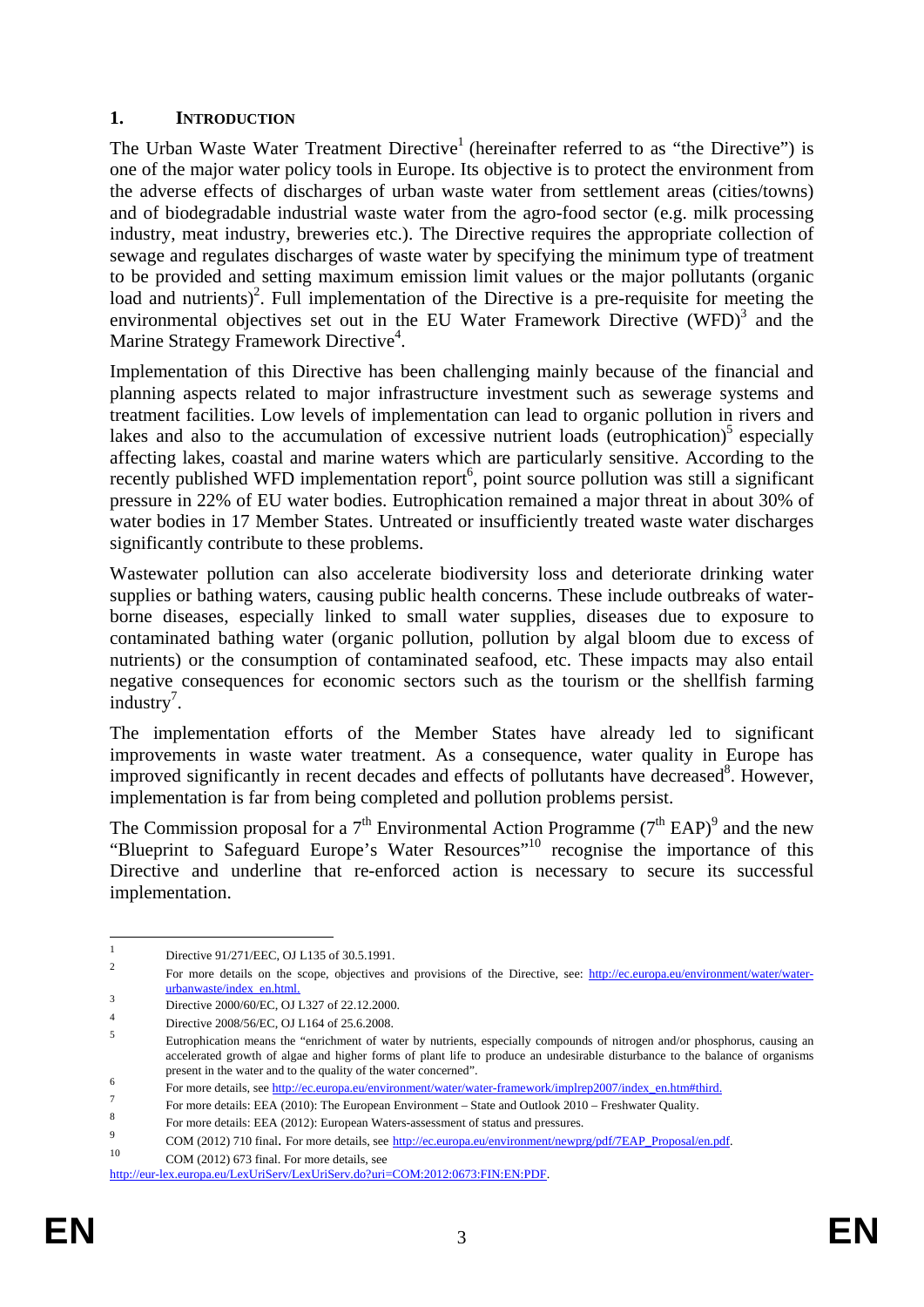This 7th Report on the implementation of the Directive describes the progress made up to the end of 2009/2010. The Report also includes trends in compliance and presents the new approach for "compliance promotion" and its steps towards public information and reporting. In addition to this Report, an Annex with Tables<sup> $11$ </sup> and a more detailed technical "Report"<sup>12</sup> is available. The gaps between data reported and the publication of this report are intrinsic to the way in which data management between the Commission and the Member States was organised in the past. The Commission services are therefore proposing a "new approach" also in relation compliance information and encourage Member States to provide more up to date information online at national level (see point 7).

### <span id="page-3-0"></span>**2. OVERALL COMPLIANCE ASSESSMENT**

The compliance assessment has the objective to analyse the degree of compliance with the Directive, on the basis of information which Member States provide. It is based on the application of guidelines and methodology available in EEA's Reportnet<sup>13</sup>. The reported data on wastewater infrastructure is available from water info Waterbase of the Water Information System for Europe (WISE) for the reported settlements and their treatment plants.<sup>14</sup>

This reporting exercise on the implementation of the Directive has been a success. For the first time, 27 Member States have provided information for the report and all largely on time. The report covers almost 24000 towns and cities of more than 2000 inhabitants (generating pollution corresponding to a population of 615 million, so called population-equivalents<sup>15</sup>). Almost 18000 towns and cities (or 81% of the pollution load) are in the 15 Member States which joined the EU before 2004 (EU-15). The remaining are in the 12 Member States which joined the EU in 2004 and 2007 (EU-12). The compliance assessment was carried out for 26 Member States given that for Romania, none of the compliance deadlines agreed in their Accession Treaty had expired by 2010. Croatia joined the EU on  $1<sup>st</sup>$  July 2013 and therefore was not included in this reporting exercise.

For several other Member States that joined in 2004 or 2007, additional compliance deadlines expired during the reporting period for this report. However, many of their towns/cities will have to comply with deadlines of 2010 and later and therefore have not been assessed in this report.

The main results of the implementation analysis are summarised below (for details per Member States, see table 1 in the Annex, which also includes detailed information on expired deadlines in the 12 Member States joining the EU in 2004/2007).

# <span id="page-3-1"></span>**2.1. Collecting systems**

Most of the EU Member States collect their waste waters at very high levels with an average rate of compliance equal to 94% (up from 92%). Some 15 Member States even reach compliance of 100%. All Member States have either maintained or improved on previous results. However, there are still countries where there is either no or only partial collection of sewage. Five Member States still had compliance rates below 30% in 2009/2010 (BG, CY, EE, LV, SI).

<sup>11</sup>  $\frac{11}{12}$  SWD(2013) 298

<sup>12 7</sup>th Technical assessment of information on the implementation of Council Directive 91/271/EEC of 21 May 1991 concerning Urban Waste Water Treatment as amended by Commission Directive 98/15/EC of 27 February 1998.(Situation as of 31 December 2009 or 3[1 December 2010\).Drafted by Commission](http://rod.eionet.europa.eu/obligations/613)'[s](http://rod.eionet.europa.eu/obligations/613) consultant Umweltbundesamt GmbH (Austria).<br>
For more details, see <u>http://rod.eionet.europa.eu/obligations/613</u>.

 $\frac{http://www.eea.europa.eu/data-and-maps/data/waterbase-unwurd-urban-waste-water-treatment-directive-3}{\frac{http://www.eea.europa.eu/data-and-maps/data/waterbase-unwurd-urban-waste-water-treatment-directive-3}{\frac{http://www.eea.europa.eu/data-and-maps/data/waterbase-unwurd-urban-waste-water-treatment-directive-3}}$ inhabitants of a village/town, and other sources such as non-resident population (tourists) and agro-food industries.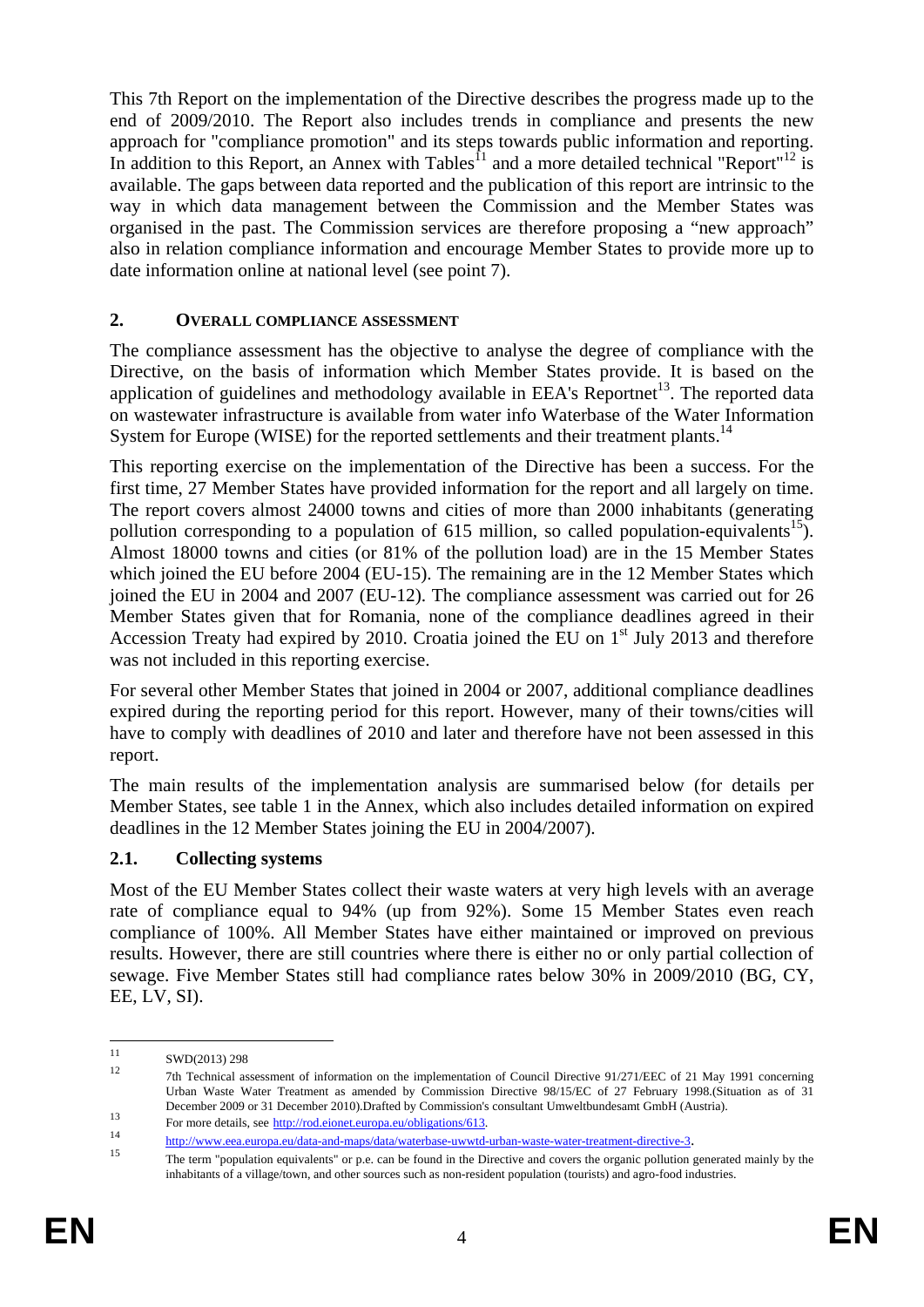### <span id="page-4-0"></span>**2.2. Secondary treatment**

In 2009/2010, a total of 82% of the waste waters in the EU received secondary treatment complying with the provisions of the Directive, four percentage points up from the previous Report. Four Member States reached 100% compliance and another six Member States had levels of compliance of 97% and higher. However, the compliance rates in EU-12 Member States are trailing behind significantly with only 39% of their waste waters receiving appropriate secondary treatment. Only CZ, HU, LT and SK achieved compliance results between 80-100%.

# <span id="page-4-1"></span>**2.3. More stringent treatment**

This type of treatment of waste waters, also known as tertiary treatment, complements the secondary treatment when needed and is mostly targeted at the elimination of nutrients to combat eutrophication or reduce bacteriological pollution that might affect human health (such as for drinking water zones or bathing waters)<sup>16</sup>. There was an overall compliance rate of 77%. However there were particular delays in implementation of more stringent treatment in EU-12 Member States where only 14% of waste waters are treated appropriately. On the positive side, four countries reached 100% compliance.



# $\Box$  Article 3  $\Box$  Article 4  $\Box$  Article 5

*Figure 1: Compliance results at EU-27, EU-15 and EU-12 level regarding article 3 of the Directive (collection), in green, article 4 (secondary treatment), in pink and article 5 (more stringent treatment), in blue. Average values are reflected, weighted by size of MS.* 

Results at EU-27, EU-15 and EU-12 level are reflected in Figure  $1^{17}$ .

Values at EU-15 level are, in general, high, and even very high in countries such as Germany, Netherlands and Austria. EU-12 results are rather low, especially as regards more stringent treatment.

Values at EU-27 level are also high and quite similar to EU-15 values (even though slightly lower), due to:

 $16$ 16 In addition, tertiary treatment technologies (e.g. ozonation, chlorination, UV, membrane technologies, sand filters, are widely discussed as one of the most promising options for the mitigation of micro-pollutants (emerging contaminants, including

pharmaceuticals and personal-care products, other industrial chemicals) entering the aquatic environment.<br>Table 1 (see Annex) reflects results as per Member State and EU-27, EU-15, EU-12 level, classified by ranges of comp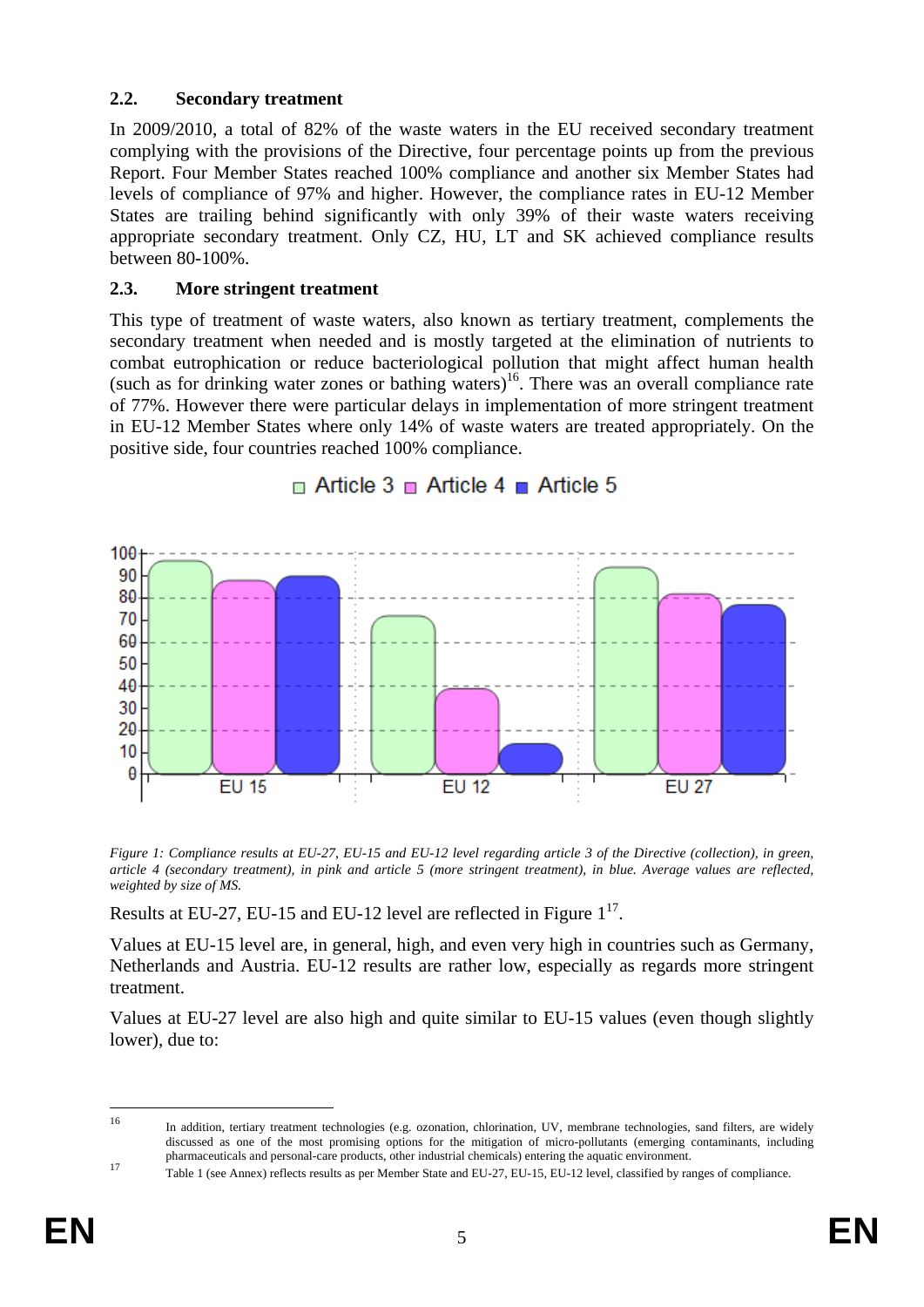a) The relatively higher relevance of figures on collection and treatment by EU-15 countries. At EU-15 level, all the deadlines for compliance are expired and therefore the amount of waste waters subjected to compliance is large, also being the related compliance results high.

b) The lower relevance of figures on collection and treatment by EU-12 countries, where compliance results only regard to part of their towns/cities, i.e, those subjected to compliance by 2009/10.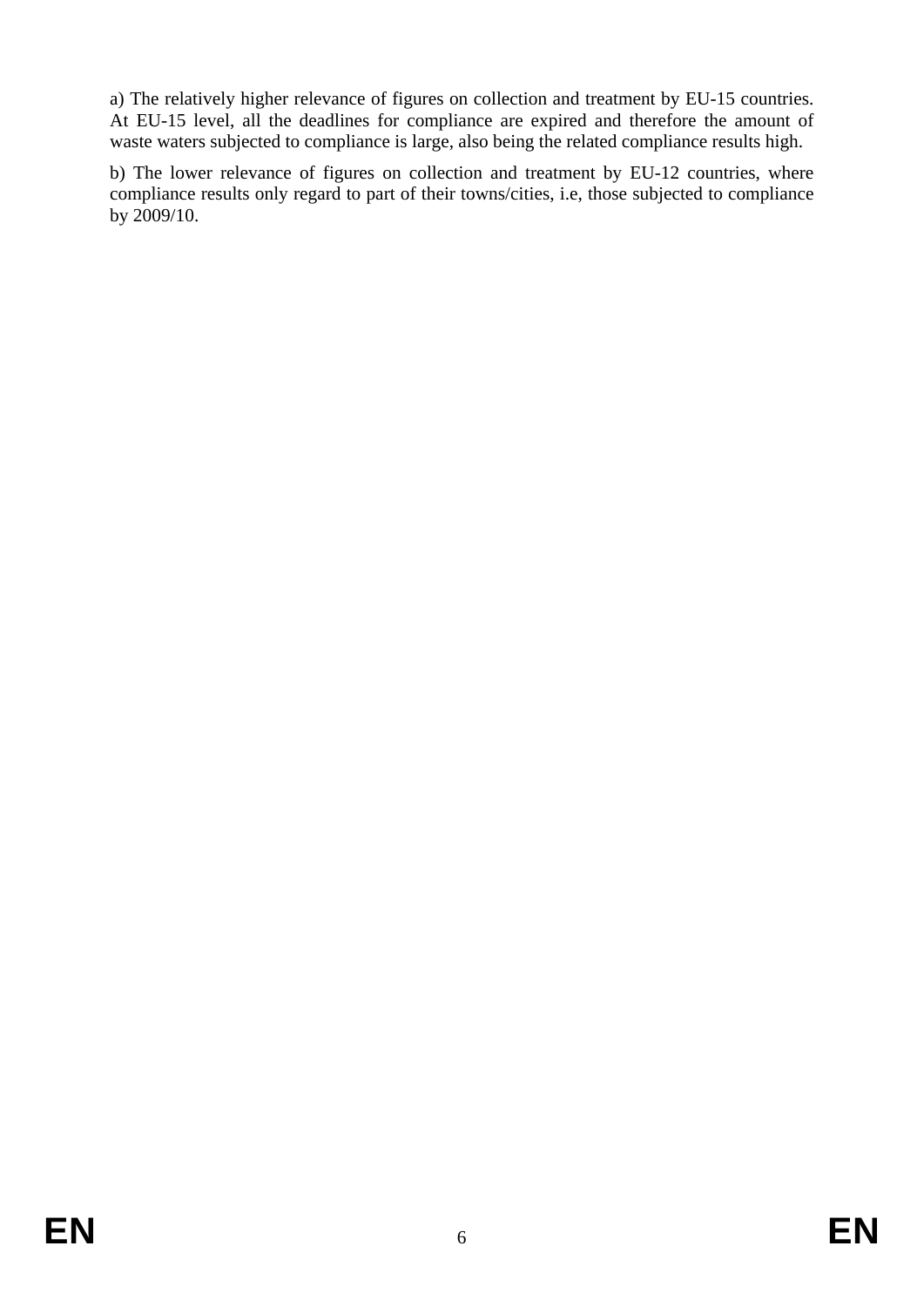#### $\alpha$  Article 3  $\alpha$  Article 4  $\alpha$  Article 5



*Figure 2:Compliance results per Member State regarding article 3 of the Directive (collection), in green, Article 4 (secondary treatment), in pink and article 5 (more stringent treatment), in blue.*  Countries are classified showing first those having lowest compliance levels for article 5, and then in increasing order of compliance. In Slovakia (art 5) and Romania (arts 3, 4 and 5), the concept *"installations in place" is represented instead of compliance, as the deadlines for those articles had not expired yet by the reported year (figures on compliance were not requested, but MS reported the*  waste water collected and treated). In Cyprus and Latvia compliance results were equal to 0% because the collecting systems and treatment plants were not fully operational yet in the reported *year(2009).; however, significant progress has been made since then and recent compliance rates are much higher.*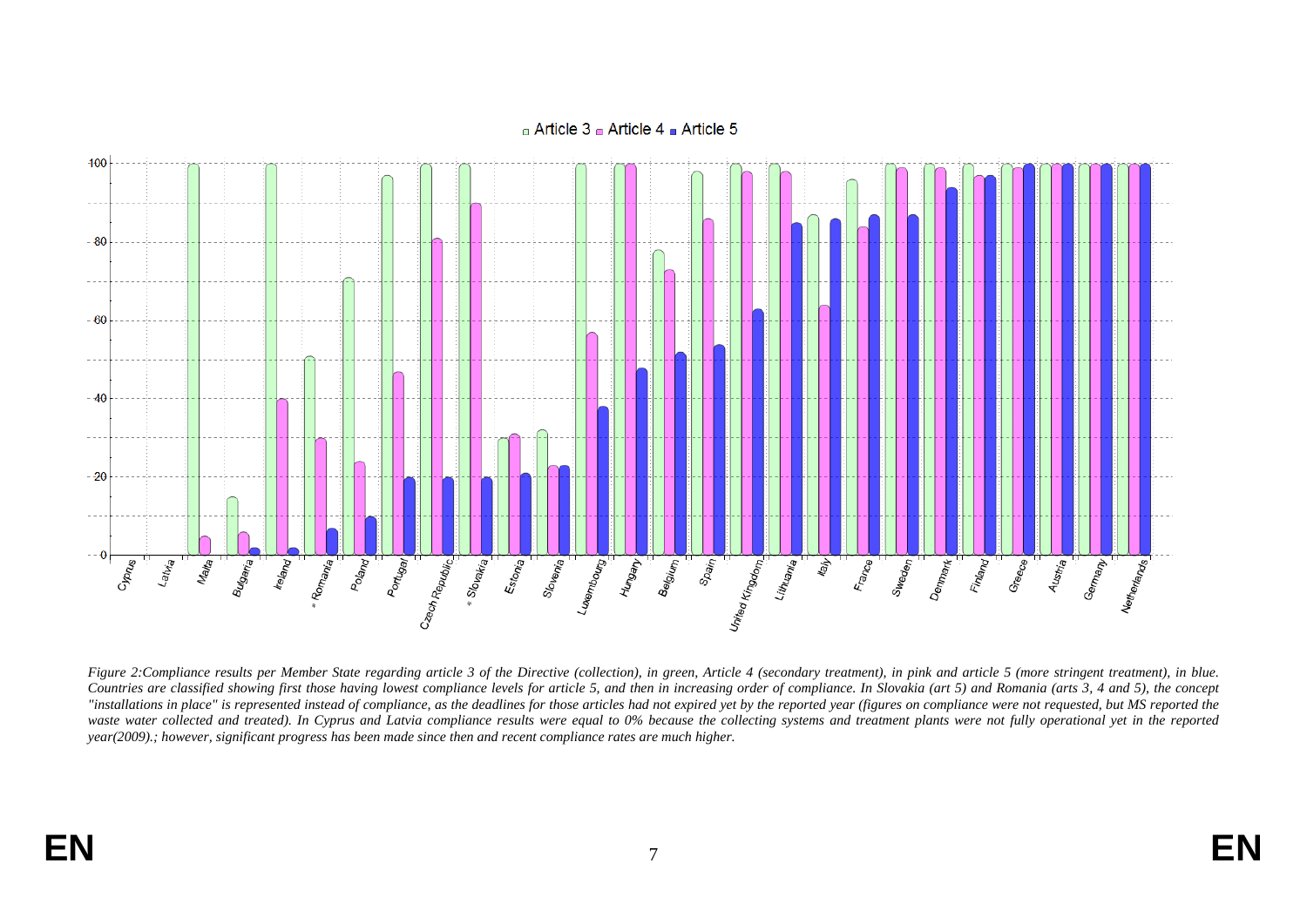National results in Figure 2 refer to data and the situation in 2009 or 2010 at the latest. The Commission services are aware that in many Member States, in particular those with low compliance rates, significant progress has been made since then and actual compliance rates are often (much) higher (in particular in Cyprus and Latvia).

# <span id="page-7-0"></span>**2.4. Big cities/big dischargers**

There are 585 big cities identified in this Report, which each produce waste water equivalent (or higher) to a population of 150000. The pollution load that is produced by these big cities alone is 45% of the total load collected. Out of these 585 big cities, approximately 91% of the pollution load receives more stringent treatment (best available treatment). This is an improvement in comparison to the previous report where only 77% of the relevant pollution load received such treatment. However, the degree of compliance varies significantly amongst big cities/big dischargers.

To give an example, only eleven of the  $27$  capital cities<sup>18</sup> of the EU Member States can claim "full compliance" in 2010 even with the most stringent treatment requirements, when applicable (see Table 2 and comments in Annex for details on EU capitals).

# <span id="page-7-1"></span>**2.5. Sensitive areas**

The share of EU territory designated or considered as sensitive area has increased since the previous report reaching almost 75% by 2010. The most relevant increases took place in France and Greece. Details of sensitive areas in EU- Member States are available in the WISE mapviewer.<sup>19</sup>

# <span id="page-7-2"></span>**3. TRENDS IN COMPLIANCE**

An assessment of progress towards full compliance of all MS must distinguish between the EU-15 and those Member States having joined in 2004 and 2007. The compliance requirements have regularly changed mainly due to enlargements and with the staged transitional periods in the Directive which have expired. All deadlines for the EU-15 expired by 31 December 2005, but for the EU-12 these will continue to expire with the last and final deadline expiring in 2018. Only data from EU-15 Member States are available until 2004. As a result, the measurement of progress for all 27 Member States level has only been possible since the 5th Report (2005/2006). Bringing all the results published by the previous Commission reports together, an indicative compliance rate increase can be demonstrated. There is just one exception: the decrease from the 5th to the 6th Report resulted from the fact that a number of Member States with the poorer implementation results did not send the necessary information for inclusion in the 5th Report (2005/2006). Despite this, it is positive to note that there is an increase in the trend from the 6th Report (2007/2008) to the 7th Report (2009/2010), as EU-12 Member States have had compliance obligations/deadlines for the first time, but these have not lowered the overall positive results.

 $18$ 18 Amsterdam, Athens, Berlin, Bratislava, Copenhagen, Helsinki, Madrid, Paris, Stockholm, Vienna and Vilnius.

<sup>19</sup> [http://www.eea.europa.eu/themes/water/interactive/soe-wfd/urban-waste-water-treatment-directive-viewer.](http://www.eea.europa.eu/themes/water/interactive/soe-wfd/urban-waste-water-treatment-directive-viewer)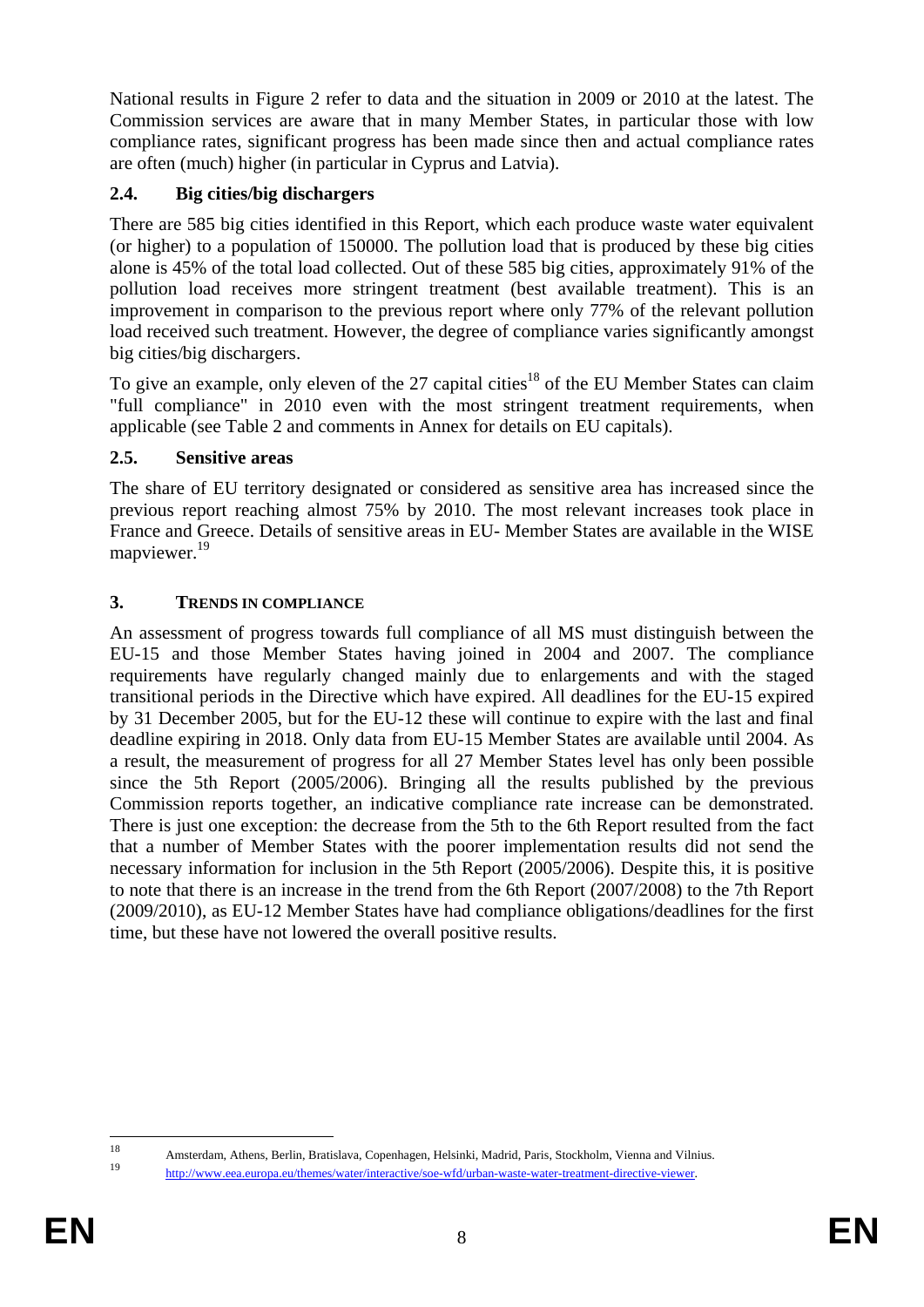

*Figure 3 Compliance rate over years: this Figure reflects the evolution of compliance on collection, biological or secondary treatment and more stringent treatment, throughout the several different Implementation Reports (the second Report onwards), in the respectively reported years (1998 until 2009/2010). Not all the results were available in all the Reports: when missing, values cannot be shown on the Figure and a discontinuity in the "trend line" appears.* 

#### <span id="page-8-0"></span>**4. PAST AND FUTURE POLLUTION REDUCTION**

The Commission has also assessed the pollution reduction that has occurred as a result of the implementation of this Directive and the expected reductions in the coming years in a situation of full compliance. This was done as part of the  $FATE^{20}$  project (related to the assessment of fate and impacts of pollutants in terrestrial and aquatic ecosystems).

In 2011/2012, the Commission's Joint Research Centre (JRC) published two reports<sup>21</sup> which looked at the pollution loads and reductions as a result of several EU policies (including the Water Framework Directive, the Nitrates Directive and the Urban Wastewater Treatment Directive) in the past (1985-2005) and the expected loads and reductions (until 2020 with reference year 2005).

As regards the nutrient reduction in the past, the Urban Wastewater Treatment Directive was successful in controlling point source emission of nutrients and thereby reducing the inputs in Europe's surface water. This is described in one of the above-mentioned JRC reports: "Long term nutrient loads entering the European Seas". According to this report, comparing the estimates of nutrient loads for 2005 with those of 1991 at European continental scale, the total nitrogen export had decreased by 9%, while the total phosphorus load had decreased by around 15%, mainly due to a decrease in point source emissions. It was also stated in the Report that in the North Sea and in the Baltic Sea, the decrease was mainly related to the reduction of point sources due to the implementation of advanced waste water treatment.

As regards future trends under the "business as usual" scenario (assumption: no nutrient mitigation measures have been applied), one of the main conclusions of this report was that this scenario would result in an increase of land based nutrient emissions by year 2020. If now the full implementation of the Urban Wastewater Treatment Directive (UWWTD) is assumed, significant reductions of point source emissions would be reached. In some parts of Europe, however, full implementation of the UWWTD could also result (as a first step) in an increase of point source emissions from non-collected emission, in particular in the lower Danube

 $20$ <sup>20</sup> [http://fate.jrc.ec.europa.eu/rational/home.](http://fate.jrc.ec.europa.eu/rational/home)

<sup>21</sup> <http://bookshop.europa.eu/en/scenario-analysis-of-pollutants-loads-to-european-regional-seas-for-the-year-2020-pbLBNA25159/> [and http://publications.jrc.ec.europa.eu/repository/bitstream/111111111/15938/1/lbna24726enc.pdf.](http://publications.jrc.ec.europa.eu/repository/bitstream/111111111/15938/1/lbna24726enc.pdf)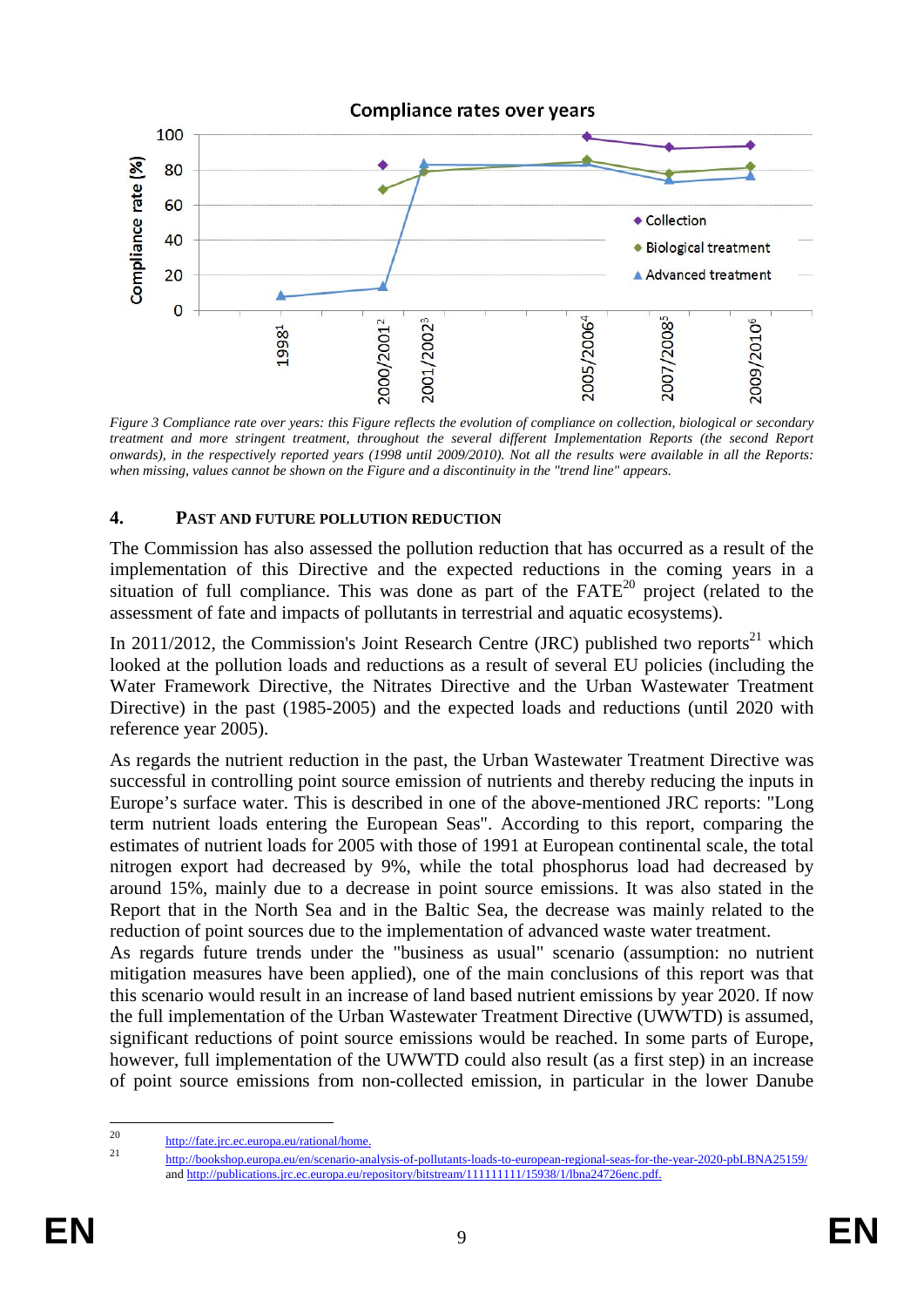basin. This is because small agglomerations without drainage systems would receive a more organised collection and discharge resulting in new point sources that do not exist at the moment. Whilst this may reduce the effectiveness of the nutrient reduction to the Black Sea, it still would lead to environmental improvements such as reduced groundwater pollution which was not assessed as part of the study.

In preparation of this implementation report, a specific calculation was carried out in relation to the pollutant loads generated from the non-compliant fraction of waste water from towns/cities (estimation of "distance to compliance"). It did not take into account the towns/cities still without compliance obligations (i.e. where the deadlines in the Accession Treaties had not expired yet in 2009 or 2010, the last year reported by Member States). Based on these estimations, the total annual pollution loads originating from urban waste water in breach with the Directive were approximately of  $\frac{1}{2}$  of nitrogen, 78 kt/y of phosphorus and 3900 kt/y of total organic pollution<sup>23</sup>.

When comparing the above-mentioned figures with the estimated annual total load of nutrients entering the European Seas (nitrogen and phosphorus), in the JRC Report "Long term nutrient loads entering the European Seas", the nitrogen generated by the non-compliant fraction of waste water approximately reaches 15% of the total nitrogen discharged into the seas. Regarding phosphorus, the ratio is even higher, reaching 35% of total phosphorus. Such ratios prove the relevance to fully implement the Directive all over the EU.

Overall, the above-mentioned JRC report concludes that "*mitigation of point sources of nutrients is the most effective option to reduce nutrients export to European Seas. However, feasibility of this latter is relatively low and further reduction of nutrient emitted as point sources will involve important costs*".

# <span id="page-9-0"></span>**5. IMPROVEMENT THROUGH CO-FINANCING**

EU funds can be used to assist in the implementation of the Directive, in particular the Cohesion Fund and European Regional Development Fund (ERDF) which help those regions lagging behind or facing structural difficulties in achieving sustainable development. These Funds have significantly supported Member States and the regions to invest in the needed infrastructures for waste water treatment over several programming periods. The financial support for investments in waste water related works and infrastructures was planned to be about 14.3 billion  $€$  in 21 Member States in the current programming period 2007-13. It is mainly, but not only, the "new" Member States that have allocated the largest shares of their funding into waste water treatment. During the reported years 2009/2010, the total cumulative allocated funds in the category "waste water" was 3.5 billion  $\epsilon$  for 2009 and 9.7 billion  $\epsilon$  for 2010. The Member States with highest cumulative allocated amounts were Poland (3.3 billion  $\Theta$ , Romania (1.2 billion  $\Theta$  and Hungary (0.6 billion  $\Theta$ ).

Despite the significant support from EU funding, the "Fitness check of EU freshwater policy" underlined that the majority of funds necessary to implement EU water policy needs to be generated within the Member States. According to a study<sup>24</sup> of 22 Member States, there is still a significant financing gap in relation to future compliance with the Directive in those Member States.

 $\mathfrak{D}$ 

<sup>22</sup> Kilotons/year. 23 Based on chemical oxygen demand (COD). 24 COWI 2010: Compliance Costs of the Urban Wastewater Treatment Directive. Final report [http://ec.europa.eu/environment/water/water-urbanwaste/info/pdf/Cost%20of%20UWWTD-Final%20report\\_2010.pdf.](http://ec.europa.eu/environment/water/water-urbanwaste/info/pdf/Cost of UWWTD-Final report_2010.pdf)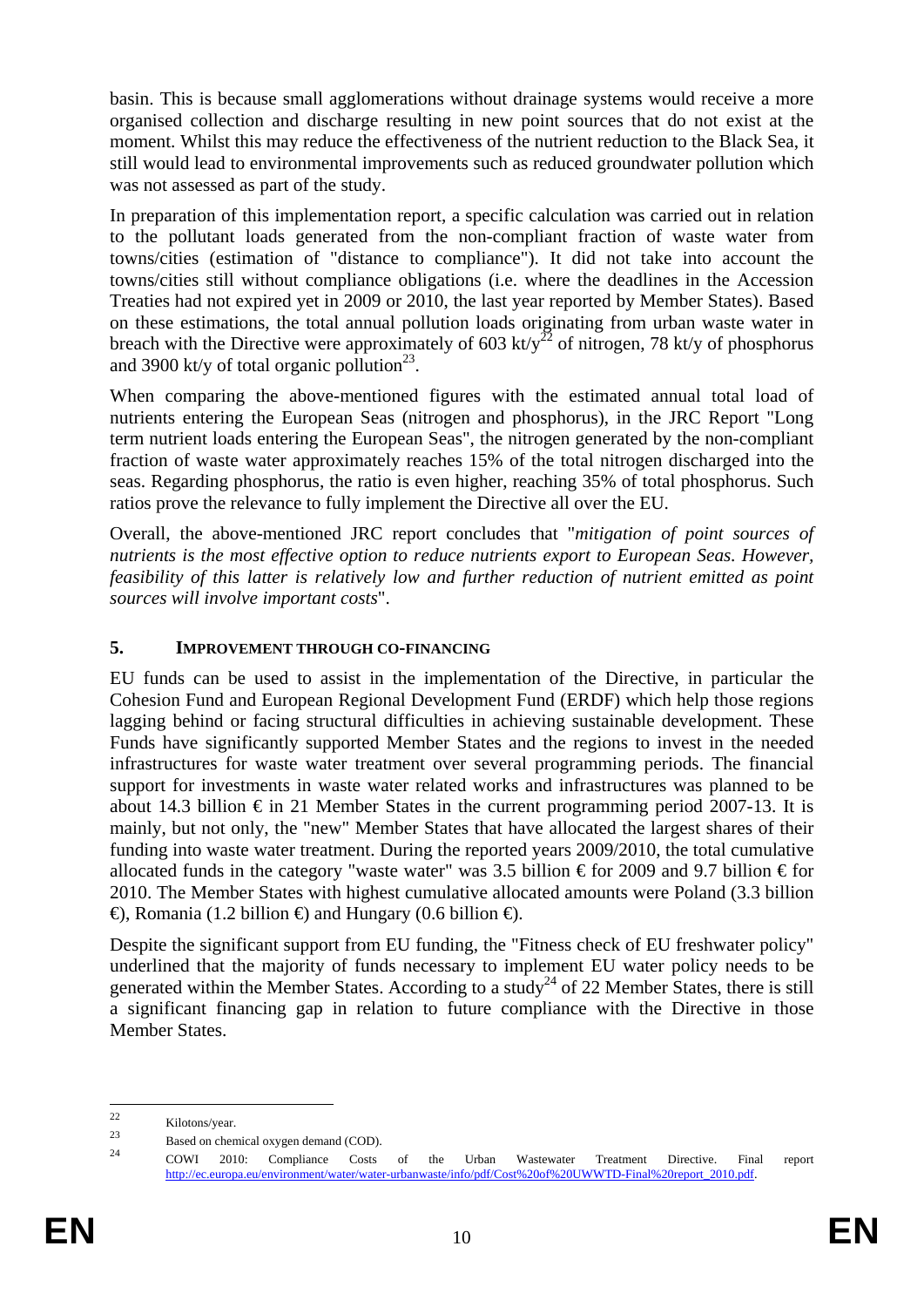The main reason for this financing gap is that progress towards achieving cost recovery from water users and implementation of the polluter pays principle, as required by the Water Framework Directive (WFD), have been slow and insufficient in most Member States. To encourage such water pricing policies, the Commission has proposed some ex ante conditions, including the WFD requirements on water pricing which Member States need to fulfil in the future EU Cohesion Policy (2014-2020) for the financing of projects in the water sector.

# <span id="page-10-0"></span>**6. PAST COMPLIANCE ACTION**

The Commission has tried to ensure compliance through continued dialogue and, where necessary, also through the launching of infringement procedures, some dating back to 1997. To date, approximately 20 horizontal grouped cases<sup>25</sup> against 10 of the EU-15 Member States are still open.

The recent policy evaluation in the "Fitness check of EU freshwater policy"<sup>26</sup> concluded that the effectiveness in the implementation of the Directive has been positively affected by the infringement procedures speeding up implementation. Even though enforcement action at EU level is a relatively slow and time-consuming process, the majority of cases have been resolved in the pre-litigation phase.

Some successful examples are France (cases with 682 towns in breach launched in 1998 and 2000) and Belgium (175 towns/cities originally in breach in a case launched in 1998). In both examples, practically all the above-mentioned towns/cities are now compliant. Also in Italy 475 towns/cities were in breach when the procedure started in 1998; now only 110 remained in breach when the Court ruling was issued. In addition to these three countries, Spain and Greece have made the most progress since the last reporting exercise amongst those Member States for which infringement procedures are pending, in particular as regards the treatment obligations.

# <span id="page-10-1"></span>**7. THE "NEW APPROACH" FOR COMPLIANCE PROMOTION**

Despite the encouraging signs of progress, there is still a significant implementation gap, in particular in the Member States that joined the EU in 2004 and after. It now is becoming clear that without re-enforced efforts at EU, national, regional and local level, the implementation delays in these "new" Member States will be as long as or even longer than those in the EU-15 Member States. The prospects of achieving the necessary progress, solely through infringement procedures, are not encouraging. Taking into account the current crisis and the increasing constraints of national budgets, the Commission has identified this Directive as a candidate to launch a pilot initiative for a "new approach" in promoting compliance and implementation.

This "new approach" is set out in the proposed  $7<sup>th</sup>$  Environmental Action Programme (EAP) and the "Blueprint to Safeguard Europe's Water Resources". The priority objective 4 in the  $7<sup>th</sup>$ EAP "To maximise the benefits of EU environment legislation" proposed to carry out specific actions<sup>27</sup>, in particular:

• Establishing systems at national level which actively disseminate information about how EU environment legislation is being implemented, coupled with an EU-level

 $25$ 25 A list of most relevant infringement cases (to date) and judgements since the years 2009/2010 is provided in the Annex of the Report (Tables 3 and 4 respectively).<br>
SWD (2012) 393<br>
27

<sup>27</sup> Annex VI (p. 102 pp) of the Impact Assessment (SWD(2012) 397 final) provide details on the Urban Wastewater pilot action.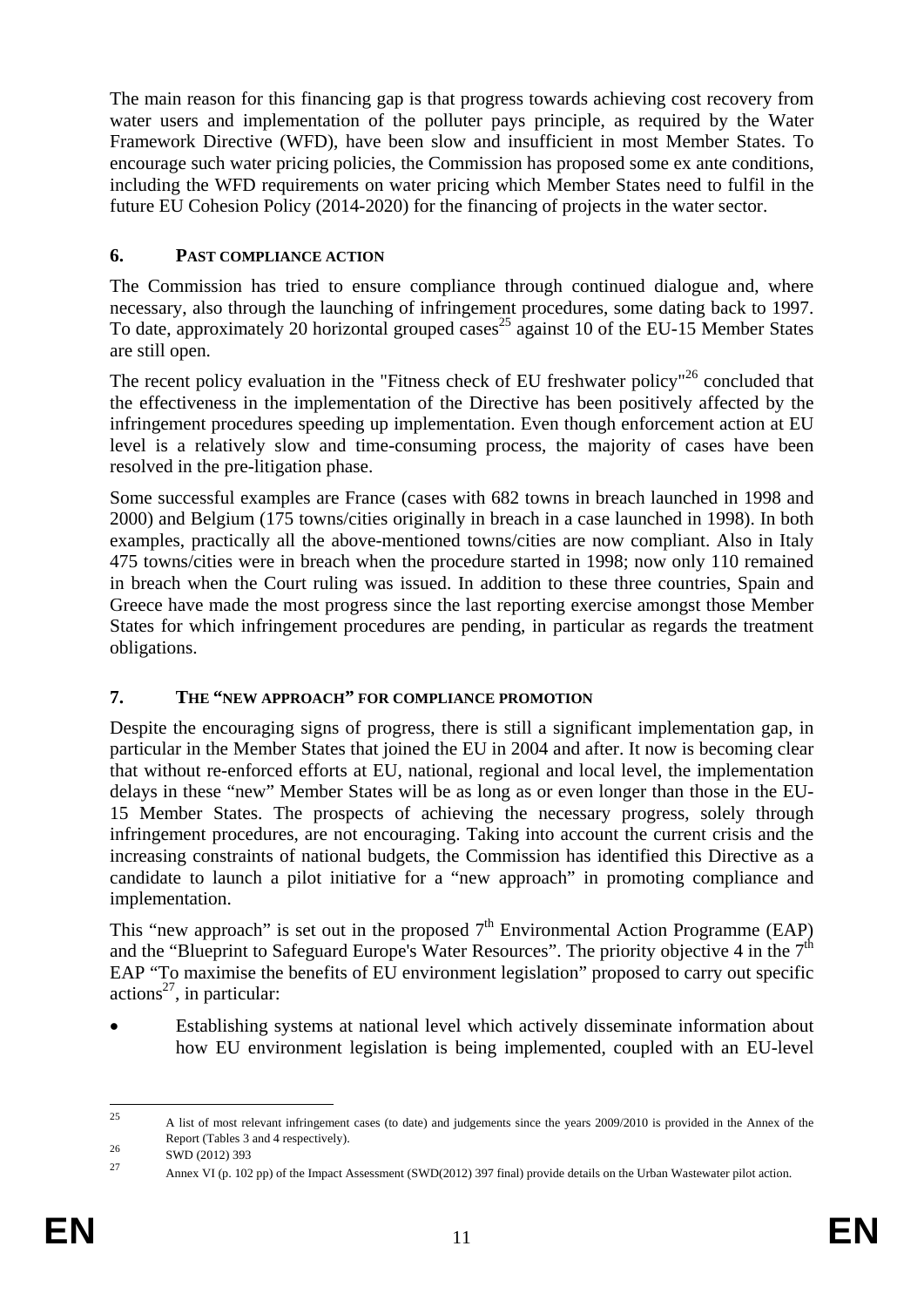overview of individual Member States' performance (a so called "Structured Implementation and Information Framework" (SIIF)).

• Drawing up partnership implementation agreements between Member States and the Commission.

The Water Blueprint has established the objective "to improve compliance rates on waste water treatment by 2018 through long-term investment planning (including EU funds and EIB loans)". In practical terms, the Blueprint announced that the Commission will cooperate with Member States to prepare implementation plans, which can take the form of partnership implementation agreements, by 2014.

The Commission services have started developing these actions with a workshop<sup>28</sup> in December 2012 and will report progress regularly.

# <span id="page-11-0"></span>**8. CONCLUSIONS AND OUTLOOK**

Nearly 20 years after the adoption of the Urban Wastewater Treatment Directive, significant progress towards full implementation was achieved by 2010. For the EU-15, average compliance rates are 88% for secondary treatment and higher for collection systems and more stringent treatment (97 and 90% respectively). The frontrunners Austria, Germany and the Netherlands have largely implemented the Directive with several others being very close to it. For them, the priority will be to maintain and renew the existing infrastructure. Moreover, since 2010, further investments took place in those EU-15 Member States with delayed compliance, also as a result of the Commission's infringement actions. With continued efforts over the coming years, it is possible to (largely) complete implementation successfully in those 15 Member States by 2015 or 2016. This would be 10 years after the expiry of the last deadline in the original Directive.

The picture is different for those Member States which have joined the EU in 2004 and later. Their distance to target is still considerable with average compliance of 72% for collecting systems and 39% and 14% respectively for secondary and more advanced treatment. Without increasing efforts at all levels, expected delays can be similar or longer than those for EU-15 which would bring the laggards in implementation in line with the Directive as late as 2028.

Another area of concern is the lack of compliance in a significant number of "big cities". E.g. only eleven of the 27 EU capitals have a collecting system and treatment in place which is complying with technical standards of more than 20 years ago. Given the high pollution load of these big discharges, this causes still considerable environmental pollution.

This  $7<sup>th</sup>$  Implementation Report includes, for the first time, a detailed assessment of compliance for 27 Member States. The reporting infrastructure established within the Water Information System for Europe (WISE) is working well. The process has been improved and the timelines for data processing and assessment significantly shortened. However, in some Member States further improvements in the monitoring and reporting system are still possible. These explain some of the low implementation levels or inconsistency of data over the various reporting exercises.

The proposed  $7<sup>th</sup>$  Environment Action Programme and the Blueprint to Safeguard Europe's Water Resources underline the importance of collecting and treating urban wastewater. The Commission announced in these recent policy initiatives that it will further increase its support to Member States in their implementation efforts by promoting a "new approach" for reaching compliance. In December 2012, the Commission services started these "new

<sup>28</sup> 

[https://circabc.europa.eu/w/browse/340cea09-390f-4c11-8e99-712c519c21e4.](https://circabc.europa.eu/w/browse/340cea09-390f-4c11-8e99-712c519c21e4)